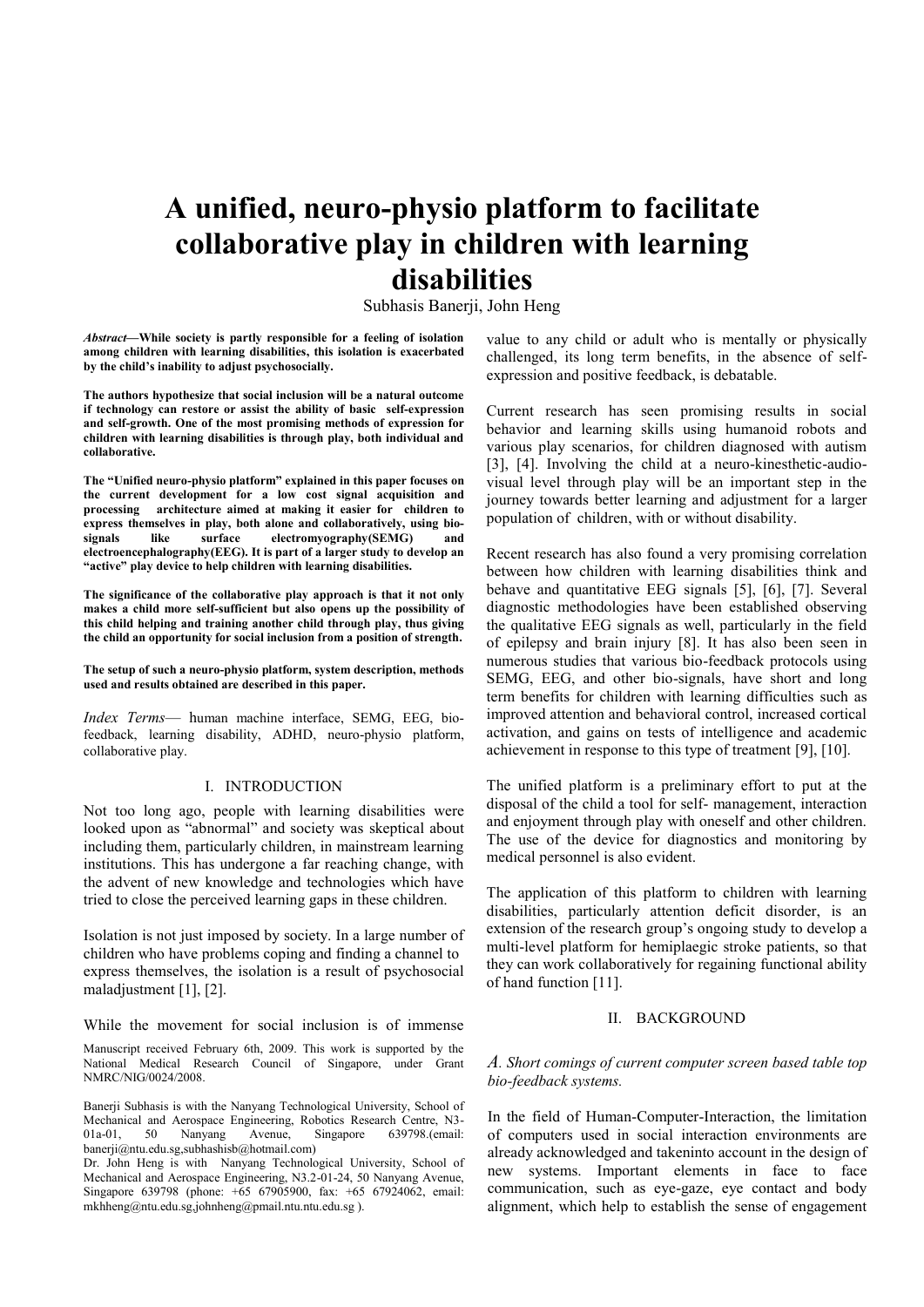and maintain the focus of the interaction, are substantially (if not completely) reduced when the attention is focused on a keyboard and a screen [12], [13]. The use of body movement is also very restricted in this situation.

In using a three dimensional embodied tool as a therapeutic or educational toy, not only can a child learn basic interaction skills in a naturally encouraging context (ie. playing) but it also promotes a full body experience on the part of the child (which a two-dimensional computer screen can't provide) [14]. This may encourage a variety of interactions, and can help to increase body awareness and sense of self, as well as providing greater opportunities to interact with and be sensitive to others [15], [16], [17], [18]. It is possible for the proposed "Active" play device can respond to a child's volition and brain state, give feedback in real time, as well as elicit a response from the child. Such a device will also be a powerful mediator in the interaction between two or more children [19].

There are commercially available EEG and SEMG measurement systems and devices to do the task of data acquisition. However they fall short of the requirements of our project for the following reasons:

- 1) They are limited in the functionality of recording multiple types of bio-potentials (eg. EEG, SEMG, or Electrocardiogram)
- 2) They are bulky and can be problematic for portable operation.
- 3) They are complex to operate.
- 4) They are very expensive and make individual ownership difficult.
- 5) Most of these devices operate only with their proprietary software and there is very limited support provided for development of third-party applications. This is a critical shortcoming because it leads to an integration problem in the platform development.

#### III SYSTEM DESCRIPTION

## *A. Proposed System Description*

The system was designed to have certain inherent qualities such as:

- 1) Ability to accept as inputs bio-signals ranging from EEG to SEMG with a built-in interchangeability in all channels. The circuit boards were constructed in modules of 4 inputs.
- 2) Ability to talk to an industry standard signal processing software with graphic user interface.
- 3) Portable and low cost. The EEG acquisition could be a simple headset which has a low set-up time [20]. Substantial research is currently being carried out in this area for neuro-feedback and gaming.
- 4) 2 way interface between the computer screen and the play device via the data acquisition device and circuit.

5) Standard electrode system for signal acquisition, with a simple mounting system.

The schematic of the development platform as it was conceived is illustrated in Fig. 1.



Fig.1. Schematic of the development platform

The total signal amplification is a maximum of about 20,000 for EEG signals and 200 for SEMG signals. The system was designed to provide a maximum peak-to-peak output of 4V to the NI USB-6259. This means that the range for differential EEG signals detectable is 0-200uV and that for SEMG signals is 0-20mV. The actual gain values obtained by using the component values obtained from FilterPro were 1108 to 1630 (for EEG filter).

Fig. 2 shows the basic layout of the circuit.



Fig.2. Layout of the 4 channel SEMG/EEG data acquisition system. 2 such modules are used to make up the 8-channel DAQ circuit described in Fig.1

The filters designed around op-amps have unique purposes, some constitute to the EEG filtering section and some constitute to the SEMG filtering section. Potentiometers are provided for variable gains on the EEG and SEMG filters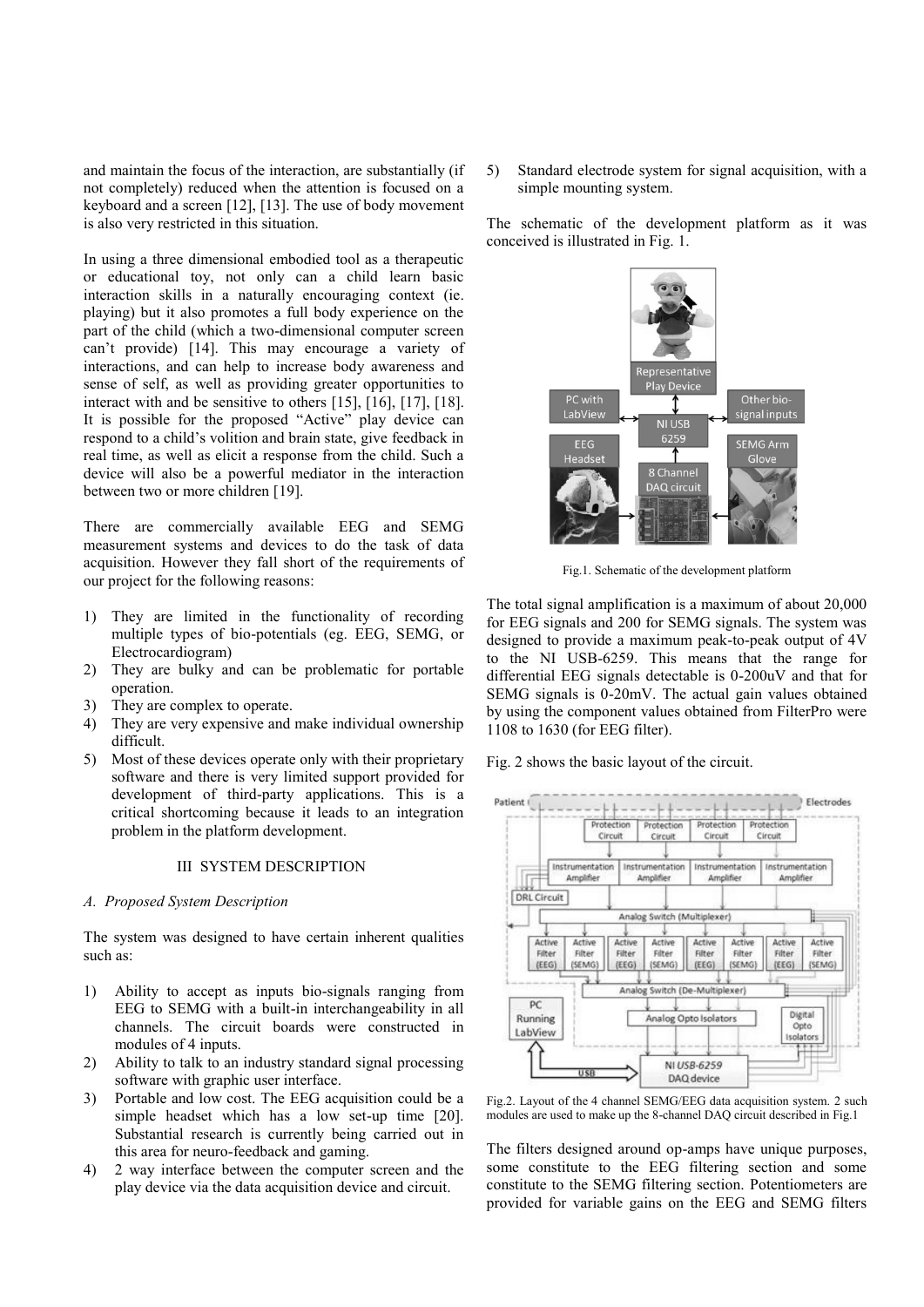respectively. The IC is TLC279 (LinCMOS precision quad operational amps) from Texas Instruments Inc. USA. After the amplification and filtering the bio-signals are ready for acquisition by the USB-6259.

# *B. A unified neuro-physio platform for collaborative play using a play object.*

We use our upper extremity, particularly our hands, to not just carry out activities of daily living but also to express ourselves and communicate. Our hands are an asset for us to fully and adequately express ourselves, our emotions and our desires. In conjunction with our facial expressions, we find ourselves proficient naturally in a different, silent language which many of us use as a powerful channel for communication.

Play is also conducted extensively using the upper extremity. The portable DAQ device will be the interface between the child and the proposed toy device, which will have sensors, actuators and feedback transmitting capability. Two children will be able to play with the same device and therefore, be able to respond to each other. With bio-signals input, it will be possible for the child to elicit response from the play device. The SEMG/EEG bio-feedback will also help the therapist to see the bio-signals in movement and in play, which will form the basis for developing a range of play devices.

Children with learning disabilities have to deal with high levels of anxiety. The use of SEMG bio-feedback techniques for reducing state and trait anxiety is well known [21]. Manipulation of a play object can be triggered by the same SEMG signals. The technology for processing SEMG signals and delivering triggers in real time was thus established early in the development of the platform.

Several studies have demonstrated the efficacy of correlating quantitative EEG techniques to disorders like ADHD, while qualitative EEG signals are used in the diagnostics of conditions like epilepsy. Hence it is necessary to demonstrate both qualitative and quantitative results in realtime for the kind of operation of the play object we have in mind. The difficulties in either case are as follows:

1. It is difficult to get good qualitative EEG signals with a low cost, portable system where the amplification takes place relatively far away from the location of signal.

2. It is difficult to process quantitative signals and obtain triggers in real time. One finds that some small delay is inevitable.

## IV. METHODS

#### *A. Experiments for SEMG acquisition and analysis*

The study tried to determine whether it is possible to use SEMG and EEG signals from a simple breadboard circuit with sufficient sensitivity and repeatability to run a play device motor. Standard filtering and amplification was done without any attempt to completely insulate the circuit from environment.

The experiment tested the use of a simple statistical trigger from the signals to activate a relay to a servo motor, using large and small muscle groups in the arm and hand, especially with simple bipolar electrodes which do not need special set up. Four muscle groups were tested over 4 channels (upper arm, forearm, thumb and finger muscles). Combining of triggers from two individual persons to achieve a threshold were studied, using signal mean and RMS. In our experiments, we are using SEMG from two persons to jointly activate a trigger while the switch off can be done only by one person. The two persons can play interchangeable roles. It is possible for the same triggers to be activated in teamwork, join dots on a screen to create a picture or climb a virtual mountain together. It will enhance concentration, alertness and fun in therapy.

Recording the SEMG provided the immediate activity triggers while the quantitative EEG analysis showed periodically updating brain states. The game for individual and collaborative play could be now based on voluntarily altering the SEMG and brain waves towards more optimum values.

# *B. Experiments Conducted for EEG acquisition and analysis*

The system is currently being tested on adults to establish signal quality, processing speed, real-time acquisition, setting triggers and identifying brain states. Once this is done and the reliability and safety is established, we will be in a position to start testing with child subjects.

Experiments were done on several healthy subjects in the age group 19-45, to test the circuit response. Tasks were categorised into mental and physical tasks. This age group is able to respond precisely to test instructions with respect to application of various levels and types of physical and mental effort.

Mental tasks included arithmetic calculation, movement imagery, emotional thoughts by visualizing respective events, visualizing two dimensional objects and listening to songs / auditory stimuli. Meanwhile physical tasks observed were hand and finger movement, eyes closure and squeezing, jaw movement (biting) and frowning. Each task was conducted with the relaxed state as the baseline. This series of experiments was targeted towards identifying real time EEG triggers which could modulate the SEMG triggers. For analysis of quatitative EEG characteristics, the test subject was also given a task to generate random numbers by himself, instead of being given by the observer, and added them for specific duration. Visualizing respective events to simulate emotional thought was done by asking the test subject to think about a particular event that could arouse certain emotional feeling. The simulated emotional feelings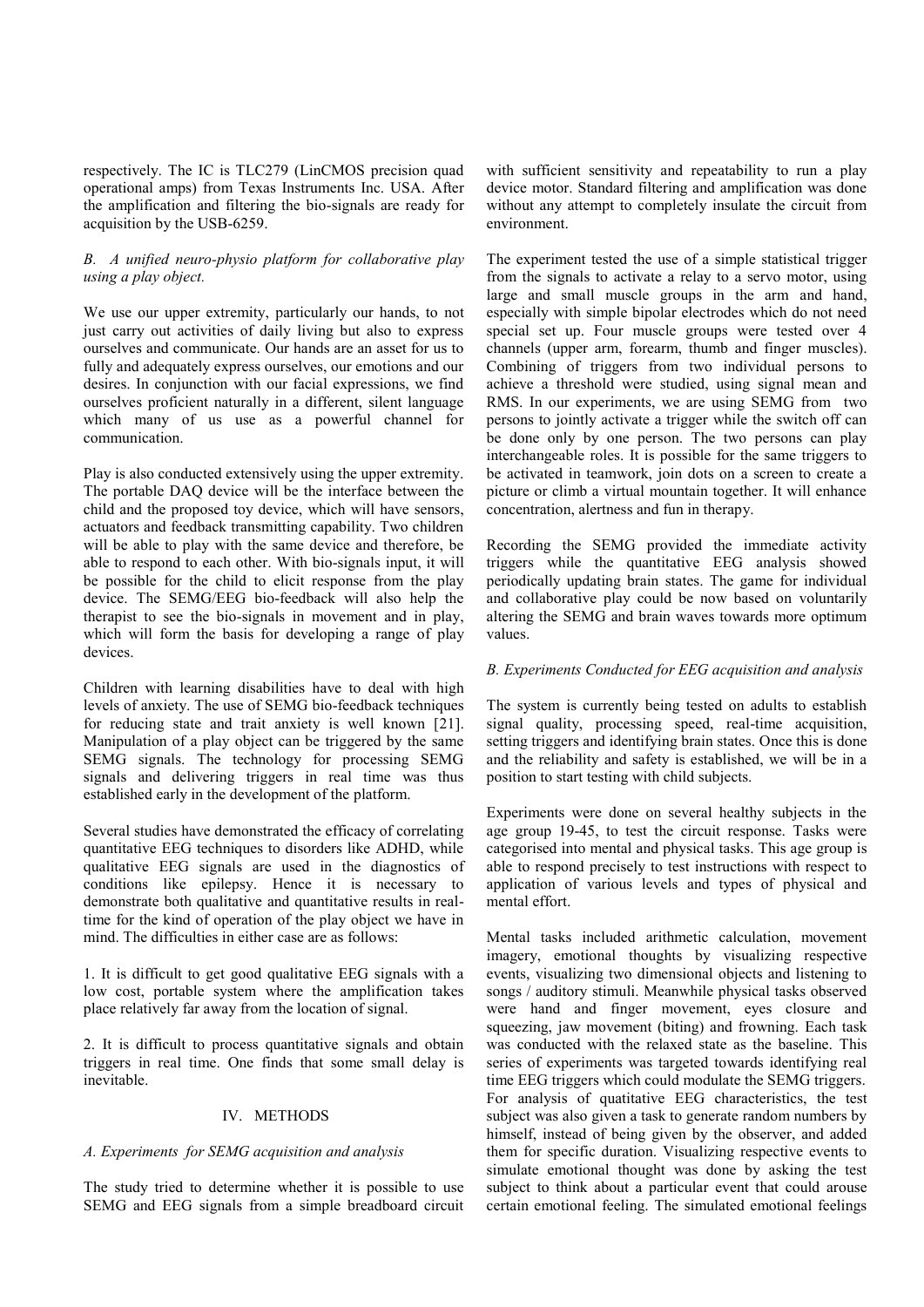included angry, stressful, happy and sad. Recording of such emotional states was preceded and followed with relaxed state. Recording was done with eyes closed and eyes open condition. Visualizing two-dimensional objects was also done with eyes closed condition.

The same method was applied to the recording of listening to song or sound stimuli. The songs or sound stimuli were played repetitively with specific time of silence between each play. This gap of silence was considered as base line in this particular recording. The auditory stimuli were ranging from sound of birds, rock music to meditation audio that is believed to cause increased alertness.

Movement artifacts were visible in certain cases which were undesirable. One of the sources was the movement of the EEG electrode cables running to the DAQ device. Once these cables were secured, the left-right and up-down head movements did not result in visible artifacts. We are confident that the active EEG electrode currently under development will further reduce this problem.

## V. RESULTS

Results of some of the SEMG and EEG experiments were reported earlier [22]. The results from the experiments on quantitative EEG will be reported in later papers. The main objective of this paper is to show that the system is sensitive to changes in SEMG and EEG differences and that these changes can be used to trigger a motor or some other actuator in a play device, in a collaborative manner. Only these results which highlight the simplicity and reliability are outlined below.

*A. Sharing resources through HMHI for SEMG*.



Fig. 3. LabView front panel showing simultaneous processing of signals from two persons.

Fig. 4 shows the distinct triggers generated by four different twitches of the little finger.

The use of muscle contractions in the real time operation of servo motors was tested in several formats. One of these was the combining of SEMG from muscle contractions of two

persons to achieve a simple task. Fig.3 below shows the difference in contraction strength of two healthy young adult persons using the same muscle. The small and large amplitude generation in this case was voluntary. One person tried to pull the pointer on the scale to the left (zero on the scale) while the other tried to pull it towards the right (6 on the scale).

The algorithm was further modified so that it could display RMS values potentials generated even by small twitches of intrinsic forearm muscles like finger flexors and extensors.



Fig. 4. Display of triggers generated by 4 twitches of the little finger of the dominant hand.

The unified neuro-physio platform has the analog and digital ports to communicate with the proposed play device, using the child's ability to control his SEMG and sharpen his kinesthetic perception, using both bio-feedback in solitary play and strength and timing feedback in collaborative play. This will increase confidence in interaction and team work for simple, guided tasks. At a later stage, it may facilitate the child's ability to play and train with another child freely, as well as set their own game parameters on the LabView user interface.

The 8-channel system mentioned in this paper can also accept other inputs like those from force and motion sensors, if these are incorporated into the proposed 3-dimensional play device. In case the channels are used up, the NI USB6259 can take the inputs directly.

# *B. Interacting with the play device using EEG and facial expression*

In the development of an "Active" play object for which the sub-system is being designed, the use of quantitative EEG analysis is significant for detection of certain triggers and condition of the patient [23], [24], [25]. In most quantitative EEG applications, the frequency content of the signals is the most important parameter of interest. Hence, even if the EEG circuit could detect the main frequency contents of the test signal satisfactorily, it could still be used to activate the play object, both in order to elicit a response from another child, or as "on-the-go" bio-feedback.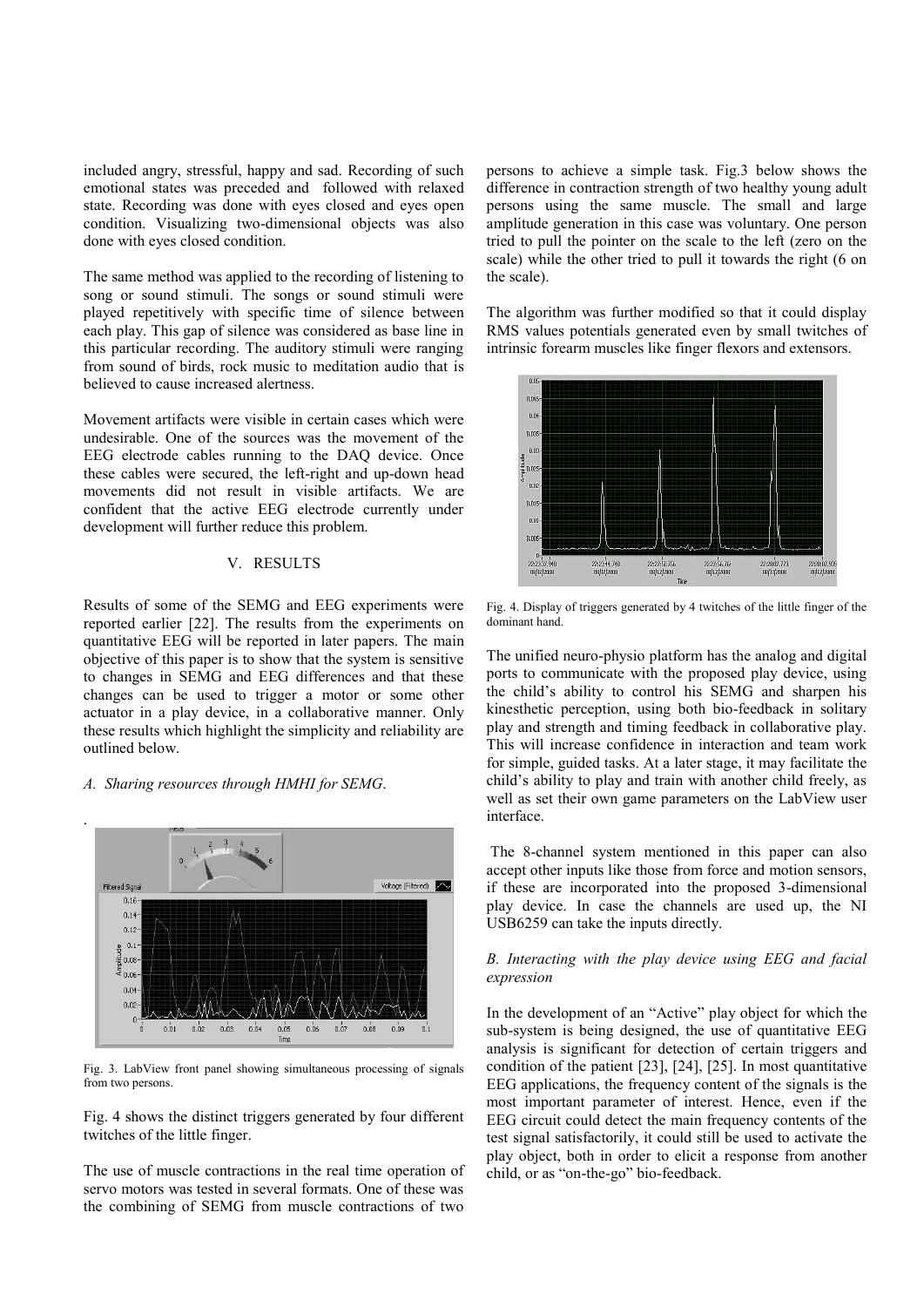

Fig. 5: Test Output from circuit operating in EEG Mode

Fig.5 shows the amplified and filtered signal from the designed circuit operating in EEG mode.



Fig. 6: Power spectrum of test output for circuit operating in EEG Mode. The noisy input signal is shown above.

Fig. 6 shows that in spite of the severe noise distortion in the input signal, the designed circuit is able to fairly reproduce the main frequency contents (20 Hz in this case) of the signal which lies in its pass-band (0.16 to 59 Hz). The power spectrum shows a sharp peak at 20 Hz indicating that noise in other frequencies is rejected by the EEG circuit. There are very small bumps at 40 Hz (as it is the harmonic content from the 20 Hz signal) and at 50 Hz (power line frequency). These results do indicate that the EEG circuit did perform it chief function in a satisfactory manner.

Even if qualitative signal acquisition and display is not noise free at present, we find we can still tap into some signals (Fig. 7) from the forehead using the EEG electrodes which are repeatable enough to act as triggers for certain functions.

During the experiment some muscle artifacts were also recognized by the recording instrument.



Fig. 7. Alpha wave increase detected during eyes closure

Some apparent artifacts were recorded when the person was squeezing his eyes in eyes close and open position as well as blinking(Fig.8).



Fig. 8. top – gamma wave of eyes squeezing artifact with eyes closed; middle – gamma wave of frowning artifacts in eyes open condition; bottom – blink and triple blink detected as saturated signal

Muscle artifact due to eyes squeezing in eyes close condition and frowning in eyes open condition resulted in excessive signal detected in gamma wave band. It was found that not all of the wave bands were significantly affected by the muscle artifacts. Meanwhile eyes blinking artifact was recognized as a saturated signal in the original signal after the application of 50 Hz low pass filter.

Figure 8 shows artifact signals due to eyes squeezing. frowning and blinking detected from electrode channel Fp1.

Online signal processing algorithm as described above was also tested using simulated signal taken from existing experiment data. With proper signal threshold value, it was able to recognize difference in alpha wave activity between eye open and close within 10 seconds.

If signals are tapped from two different areas of the head, it is possible to isolate and detect EEG and artifact signals separately and simultaneously. For example, detecting the alpha band increase at O1, O2 and the brow squeeze at Fp1, Fp2 can give us two simultaneous switches. The eyes open and the biting signals described above is another combination where the two signals do not interfere with one another. These signals detected at the head can be also combined with muscle SEMG from anywhere in the body.